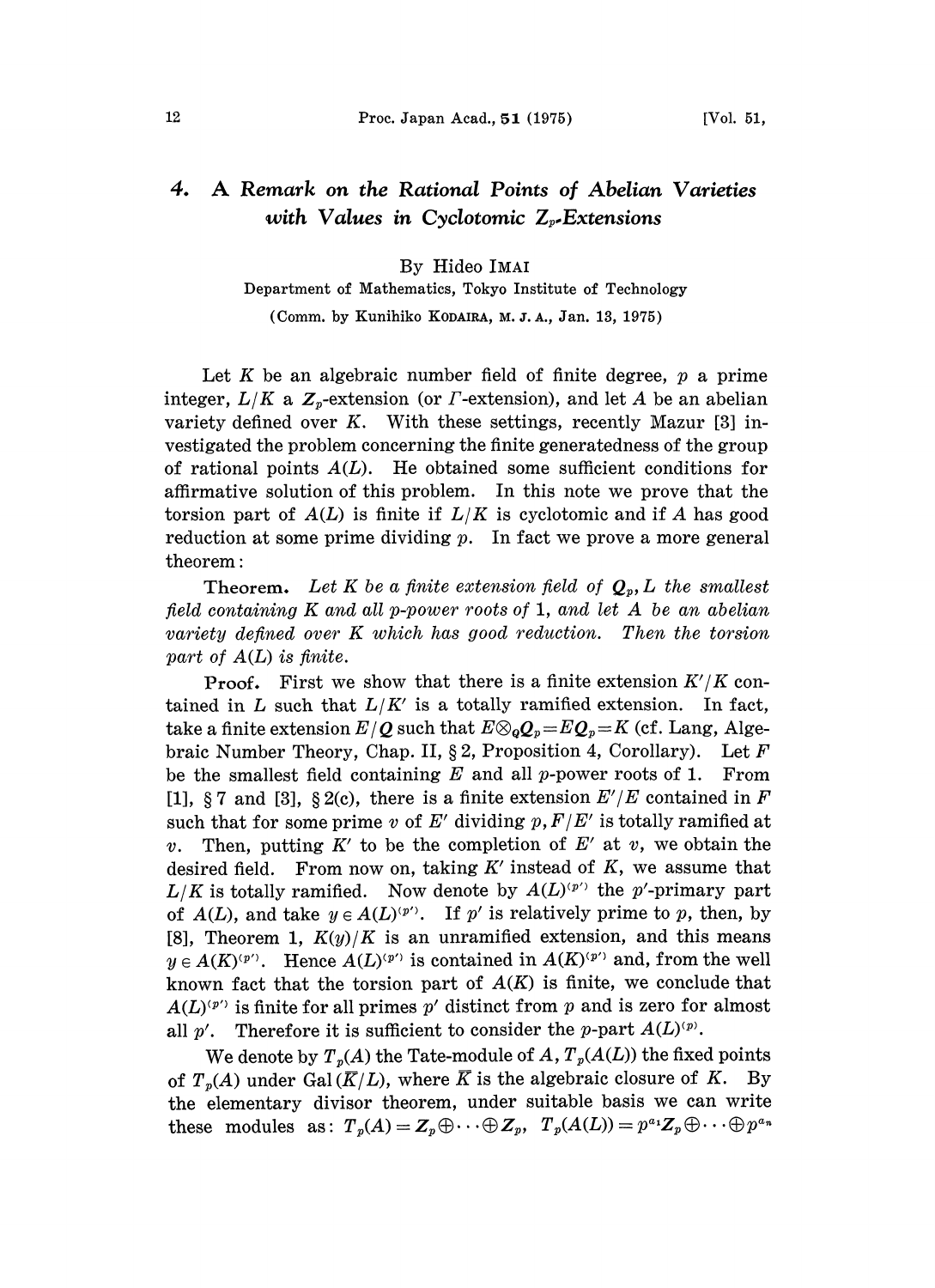$Z_p \oplus 0 \oplus \cdots \oplus 0$ , where  $a_i$  are non-negative integers. We claim that all  $a_1, \ldots, a_n$  are 0, i.e.,  $T_n(A(L))$  is a  $Z_n$ -direct summand of  $T_n(A)$ . To  $a_1, \dots, a_n$  are 0, i.e.,  $T_p(A(L))$  is a  $\mathbb{Z}_p$ -direct summand of  $T_p(A)$ . show this, it is sufficient to remark that, if  $\sigma(p^a x) = p^a x$  for  $\sigma \in \text{Aut}_{Z_p}$  $(T_p(A)), a\geq 0, x \in T_p(A)$ , then we have  $\sigma x=x$ , since  $T_p(A)$  is torsion free.

Now we have the following equivalences:

 $A(L)^{(p)}$  is an infinite group

 $\iff$  for any positive integer n, there exists an element  $x_n \in A(L)$ of order  $p^n$ 

 $\iff T_p(A(L)) \neq 0.$ 

To see the second equivalence, we consider the projective system consisting of the sets  $A_n = \{x \in A(L) | x$  is of order  $p^n\}$  and the maps  $p : A_n$  $-A_{n-1}$  which are induced from multiplication by p. As the projective limit of non-empty finite sets is non-empty (see, e.g., Serre, Cohomologie Galoisienne,  $§ 1.4$ , Lemme 3), the second assertion implies the third. The converse is trivial.

Let  $G = \text{Gal}(L/K)$ , and let  $\rho: G \to \text{Aut}_{Q_p} V_p(A(L))$  be the p-adic representation corresponding to  $V_p(A(L)) = T_p(A(L)) \otimes_{Z_p} Q_p$ , and denote by g the Lie algebra of  $\rho(G)$ . As  $T_p(A(L))$  is a  $\mathbb{Z}_p$ -direct summand of  $T_p(A)$ , it may be viewed as the Tate-module of some *p*-divisible group over the integer ring of K, according to [9],  $\S 4$ , Proposition 12. Hence we can use the Hodge-Tate decomposition for such modules (cf. [9],  $\S 4$ or [7], § 5). That is, putting  $X = V_p(A(L))\otimes_{Q_p}C$ , where C is the completion of  $\overline{K}$ ,  $X$  may be decomposed as:

 $X = X(0) \oplus X(1)$  where  $X(i) = X^{(i)} \otimes_{K} C$ ,

and  $X^{(i)} = \{x \in X \mid gx = \chi(g)^i x, \text{ for } g \in \text{Gal}(\overline{K}/K)\},\text{ with } \chi: \text{Gal}(\overline{K}/K) \to \mathbb{Z}_p^{\times}$ the homomorphism such that  $g\zeta = \zeta^{\chi(g)}$  for  $g \in \text{Gal}(\overline{K}/K)$ , and for all ppower roots  $\zeta$  of 1.

Now let  $F$  be the completion of the maximal unramified extension of K. Then, as the representation  $\rho$  may also be considered as the representation of Gal( $\overline{F}/F$ ), by [5], Theorem 1, we obtain the following characterization of the Lie algebra  $g: g$  is the smallest subspace of  $\text{End}_{\mathfrak{g}_n} V_p(A(L))$  defined over  $\mathcal{Q}_p$  such that  $\mathfrak{g} \otimes_{\mathfrak{g}_p} C$  contains  $\Phi$  ( $\Phi \in \text{End}_C X$ is the element such that  $\Phi x=ix$  for  $x \in X(i)$ . Here we note that the decomposition of X with base field  $F$  is essentially the same as the decomposition  $X=X(0)\oplus X(1)$ , by [6], Chap. III, Appendix, Theorem 1). As G contains <sup>a</sup> subgroup of finite index which is isomorphic to 1). As G contains a subgroup of finite mask which is isomorphic to  $Z_p$ , we have  $\dim_{Q_p} g \leq 1$ . Hence we see that  $\Phi$  is defined over  $Q_p$ . That is,  $V_p(A(L)) = V_p(0) \oplus V_p(1)$  where  $V_p(i) = \{x \in V_p(A(L)) \mid \Phi x = ix\}.$ (In fact, we write  $x \in V_p(A(L))$  as  $x=(x-\Phi x)+\Phi x$ , and note that  $x - \Phi x$ ,  $\Phi x$  are in  $V_p(A(L))$  since  $\Phi$  is defined over  $Q_p$ , and these are elements of  $V_p(0)$ ,  $V_p(1)$  (respectively) since  $\Phi$  is idempotent.) Note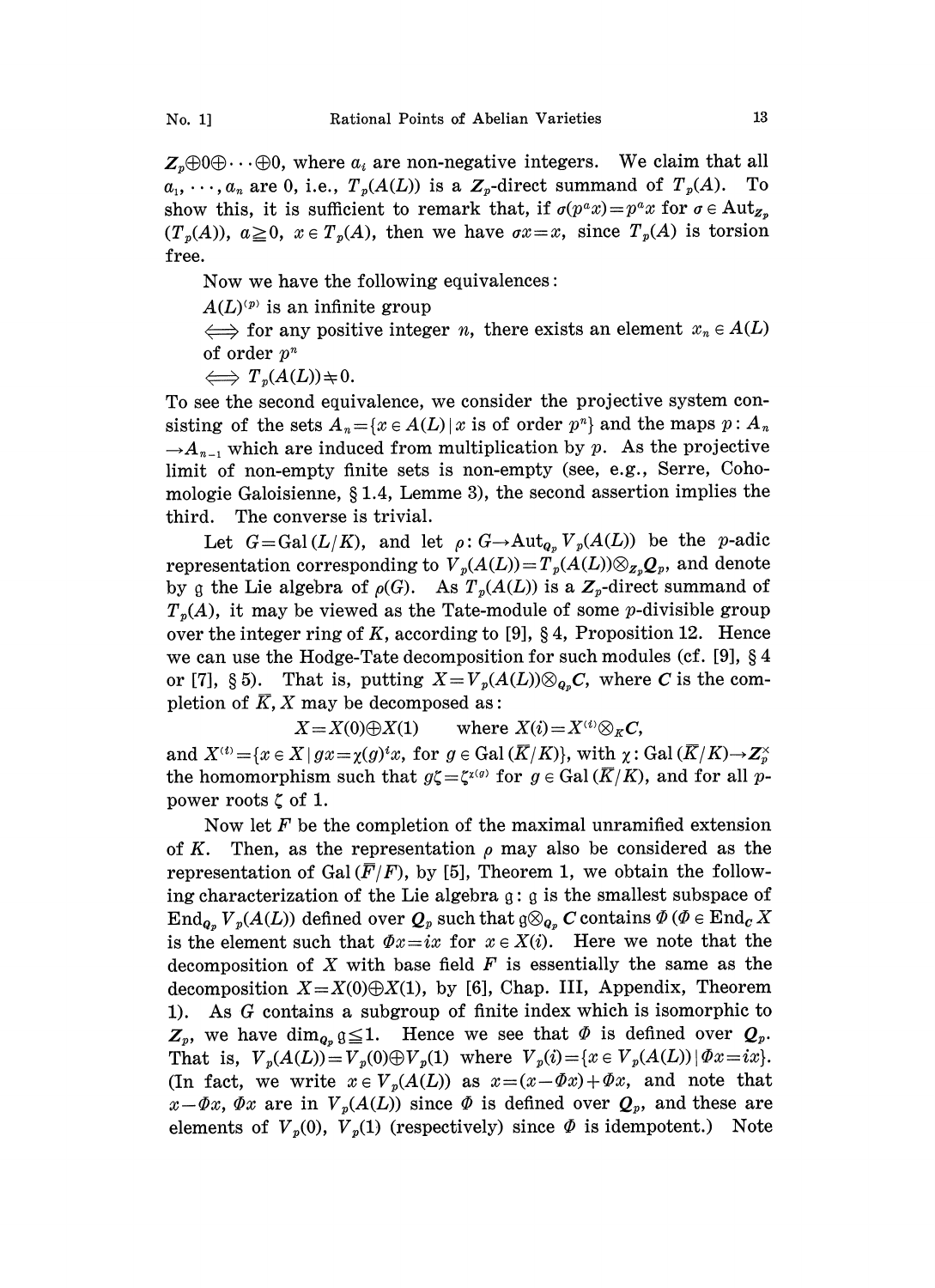that  $V_p(i) = V_p(A(L)) \cap X(i)$ , hence  $V_p(i)$  is a G-module.

If  $V_p(0) \neq 0$ , then the group  $\rho(G)$  restricted to  $V_p(0)$  is a finite group, since its Lie algebra is 0. Hence, by extending  $K$  finitely, we see that Gal  $(L/K)$  acts trivially on  $V_p(0)$ . But this means  $V_p(A(K)) \neq 0$ , and this contradicts the fact that torsion part of  $A(K)$  is finite.

If  $V_p(A(L)) = V_p(1) \neq 0$ , then the Lie algebra g is represented in the diagonal form

$$
\left\{\begin{pmatrix} x & 0 \\ 0 & x \end{pmatrix} \middle| x \in Q_p \right\}.
$$

Hence, by extending K finitely, Gal  $(L/K)$  is represented by a character  $Gal (L/K) \rightarrow Z_r^{\times}$ . From the Hodge-Tate decomposition, we see that this character is equal to  $\chi$ . Now let D be the integer ring of K, k its residue field,  $F$  the completion of the maximal unramified extension of  $K$ , and let R be the integer ring of F. Let  $G_m(p)$ ,  $A(p)$  be the p-divisible groups over D obtained from the multiplicative group, and from the abelian variety A (respectively). Then, since  $T_p(G_m(p)) \cong Z_p$ ,  $T_p(A(L)) \cong Z_p^n$  (for some *n*), and since Gal( $L/K$ ) is represented by the character  $\gamma$  on  $T_p(A(L))$ , we have a Gal  $(L/K)$ -homomorphism (hence also a Gal  $(\overline{K}/K)$ homomorphism)  $T_p(G_m(p)) \to T_p(A(L)) \subset T_p(A)$  whose image is a nontrivial  $Z_p$ -direct summand of  $T_p(A)$ . By [9], § 4.2, Theorem 4, Corollary 1, we have a morphism  $\pi: G_m(p) \to A(p)$  corresponding to the above homomorphism. We need the following lemma.

**Lemma.** Let  $A(p)$  be (any) p-divisible group over D. Let  $\pi: G_m(p)$  $\rightarrow A(p)$  be a morphism of p-divisible groups such that, considered on Tate-modules, the image of  $\pi$  is a  $\mathbb{Z}_p$ -direct summand of  $T_p(A(p))$ . Then  $\pi$  is a closed immersion.

Granting the lemma, we proceed as follows. Reduce the morphism  $\pi$  modulo the maximal ideal, then we obtain a closed immersion  $\pi_k: \mathbf{G}_m(p)_k \to A(p)_k$ . Consider the Frobenius endomorphism Fr on these groups (cf. [3],  $\S(4(e))$ . Then, from loc. cit., the eigenvalue of Fr on  $G_m(p)_k$  (which is equal to q the number of the elements of k) is among the eigenvalues of  $Fr$  on  $A(p)_k$  (whose complex absolute values are equal to  $\sqrt{q}$ ), and this is a contradiction. From these contradictions we conclude that  $V_p(A(L))=0$ , i.e.,  $A(L)^{(p)}$  is a finite group.

Lastly we prove the lemma. As  $G_m(p)$  is a connected-étale group (i.e., it is a connected p-divisible group whose dual is étale),  $\pi$  factors as

$$
G_m(p) \stackrel{\pi'}{\longrightarrow} A(p)^0 \stackrel{i'}{\longrightarrow} A(p),
$$

where  $A(p)$ <sup>0</sup> is the connected component of  $A(p)$ . Then, considering the Cartier dual, we see that  ${}^{t}\pi'$  factors as<br> ${}^{t}(A \cap \mathbb{R}) \stackrel{i''}{=} (t(A \cap \mathbb{R}))^{t} \stackrel{\pi'}{=}$ 

$$
{}^{t}(A(p)^{0})\overbrace{\qquad \qquad }^{t^{\prime \prime }}\! \rightarrow \! ({}^{t}(A(p)^{0}))^{et}\overbrace{\qquad \qquad }^{t^{\prime \prime }}\! G_{m}(p),
$$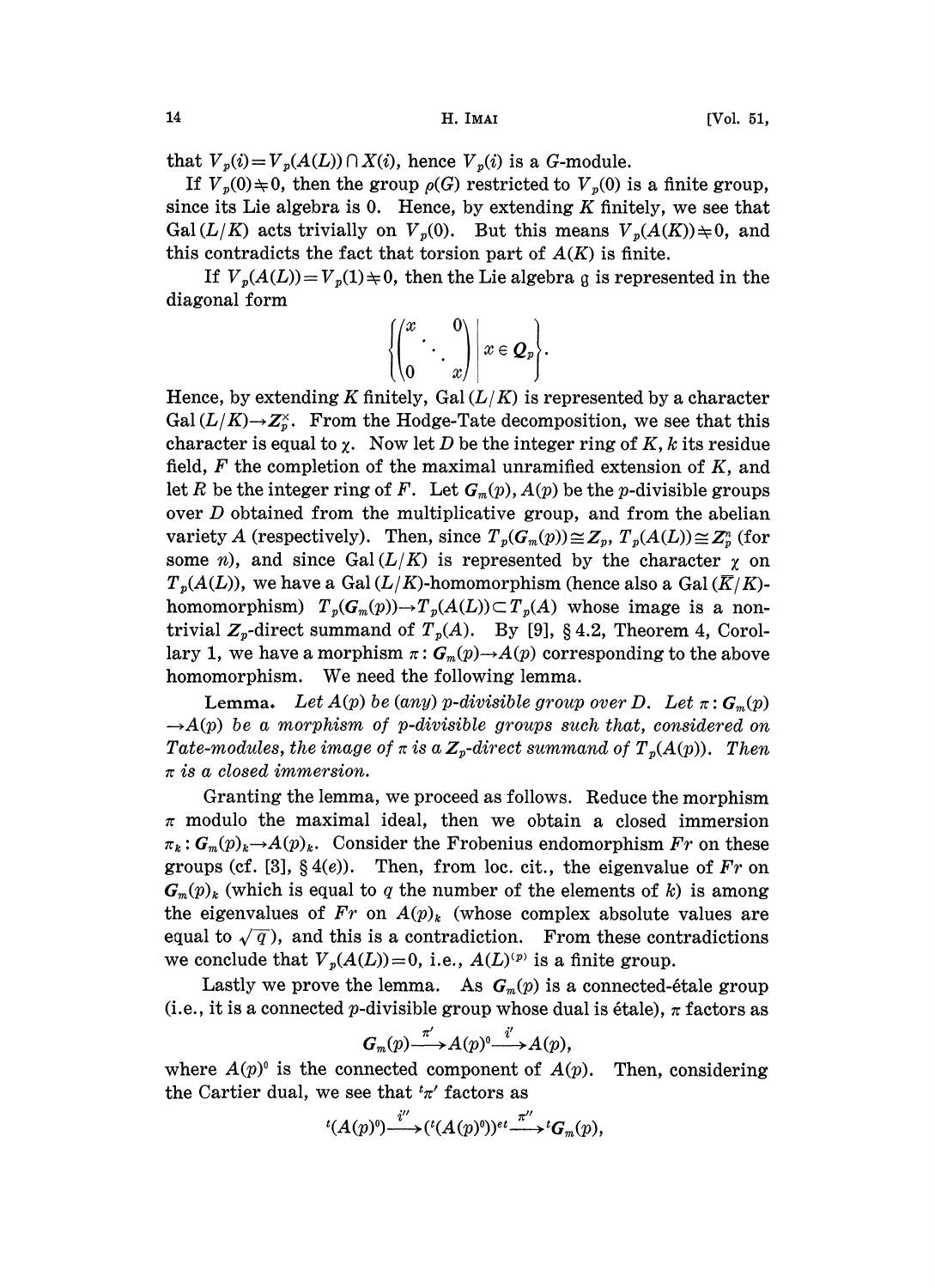where the superscript t denotes the Cartier dual (cf. [9],  $\S 2$ ). Hence  $\pi$  is equal to the composite of

$$
G_m(p) \overset{\pi^*}{\longrightarrow} A(p)^{0,\,et} \overset{t\bar{t}'''}{\longrightarrow} A(p)^0 \overset{\bar{t}'}{\longrightarrow} A(p),
$$

where  $\pi^* = \pi''$  and  $A(p)^{0,\text{et}} = \pi^{t}((t(A(p)^0))^{\text{et}})$ . Now consider the finite groups  $(G_{\nu})$ ,  $(H_{\nu})$  defining  $^{t}(A(p)^{0})$ ,  $(^{t}(A(p)^{0}))^{et}$  (respectively), and write  $G_{\alpha}$ =Spec A<sub>n</sub>, H<sub>n</sub>=Spec B<sub>n</sub>. Then B<sub>n</sub> is the maximal étale subalgebra of  $A<sub>v</sub>$  (cf. [9], § 1.4). Here we show that  $B<sub>v</sub>$  is a D-direct summand of  $A<sub>v</sub>$ . In fact, as  $A_{\nu}$ ,  $B_{\nu}$  are direct products of local rings, for this purpose we may assume that  $A_{\nu}$ ,  $B_{\nu}$  are local rings. As  $B_{\nu}$  is unramified over D, it is a discrete valuation ring. Consider the exact sequence of  $D$ modules  $0 \rightarrow B_{\nu} \rightarrow A_{\nu} \rightarrow A_{\nu}/B_{\nu} \rightarrow 0$ . As  $A_{\nu}$  is a free D-module, this sequence splits if and only if  $A_n/B_n$  is a free D-module. Suppose that  $A_n/B_n$  is not free. Then there exists an  $x \in A$ , such that  $x \notin B$ , and  $\gamma^n x \in B$ , (for some  $n>0$ , where  $\gamma$  is a prime element of D (hence also a prime element of  $B_{\nu}$ ). As  $A_{\nu}$  is contained in  $A_{\nu} \otimes_{D} K$ , and as the latter algebra<br>is a field since  $G_{\nu} \times_{D} K$  is reduced (cf. [4], Chap. III, § 11, Theorem), is a field since  $G_r \times_{\mathcal{D}} K$  is reduced (cf. [4], Chap. III, § 11, Theorem), the above fact means that  $A_r$  contains the fraction field of  $B_r$ . But this implies that  $A_{\nu}$  is not of finite type as *D*-module. This is a contradiction. Hence  $B_{\nu}$  is a *D*-direct summand of  $A_{\nu}$ . Now consider the *D*-Hence  $B<sub>v</sub>$  is a D-direct summand of  $A<sub>v</sub>$ . Now consider the Dlinear duals of  $A_{\nu}, B_{\nu}$ . The above fact shows that  $i''$  is a closed immersion. Hence to show that  $\pi$  is a closed immersion it is enough to show that  $\pi^*$  is a closed immersion. To show this, it is enough to show that  $\pi^*_E$ :  $G_m(p)_{R} \rightarrow A(p)_{R}^{0,\epsilon t}$  is a closed immersion, where the subscript R indicates the scalar extension to R (in fact, let (Spec  $A_{\nu}$ ), (Spec  $B_{\nu}$ ) be the finite groups defining  $G_m(p)$ ,  $A(p)^{0,et}$  (respectively), then by Nakayama's lemma we have the following equivalences:  $\pi^*$  is a closed immersion $\ominus B$ -A is surjective $\ominus B$   $\otimes k \rightarrow A$   $\otimes k$  is surjective $\ominus B$   $\otimes k$  $\rightarrow A_{\nu} \otimes \bar{k}$  is surjective $\Longleftrightarrow \pi_R^*$  is a closed immersion). Now from the fact that for finite group scheme G over  $D, G^{et}$  is determined by  $G(\bar{k})$  with Gal  $(\bar{k}/k)$ -action (cf. [9], § 1.4), we see that  $A(p)^{0,\epsilon t}$  is a connected-étale p-divisible group. Since over an algebraically closed field of characteristic p, the finite connected-étale groups are direct products of  $\mu_{p}$ 's (cf. [4], Chap. 3, § 14), from [3], § 4(d), Lemma 4.26, we see  $(A(p)^{0,\ell})_R$  $\cong$   $(G_m(p)_R)^g$  for suitable g, and we identify these groups. Now let  $\sigma:$   $G_m(p)_{R}$   $\rightarrow$   $(G_m(p)_{R})^g$  be the morphism corresponding to the first factor. Considered on the Tate-modules, the images of  $\pi_R^*$  and  $\sigma$  are  $Z_p$ -direct<br>summands of  $T(G_n|\ell)$ . Hence there exists a  $\theta \in \text{Aut}_T$ ,  $T_n(G_n|\ell)$ summands of  $T_p(G_m(p)_{\scriptscriptstyle R}^q)$ . Hence there exists a  $\theta \in \mathrm{Aut}_{Z_p} T_p(G_m(p)_{\scriptscriptstyle R}^q)$  $=\mathrm{Aut}_{\text{Gal}(\bar{F}/F)} T_p(G_m(p)_{\mathbb{R}}^q)$  such that  $\pi_{\mathbb{R}}^*=\theta\circ\sigma$ . From [9], § 4.2, Theorem 4, Corollary 1,  $\theta$  is induced by an automorphism of  $(G_m(p)_R)^g$ . As  $\sigma$  is a closed immersion, this completes the proof.

Added in proof. From the above theorem it follows in global case that if K is an algebraic number field of finite degree,  $L$  the cyclotomic